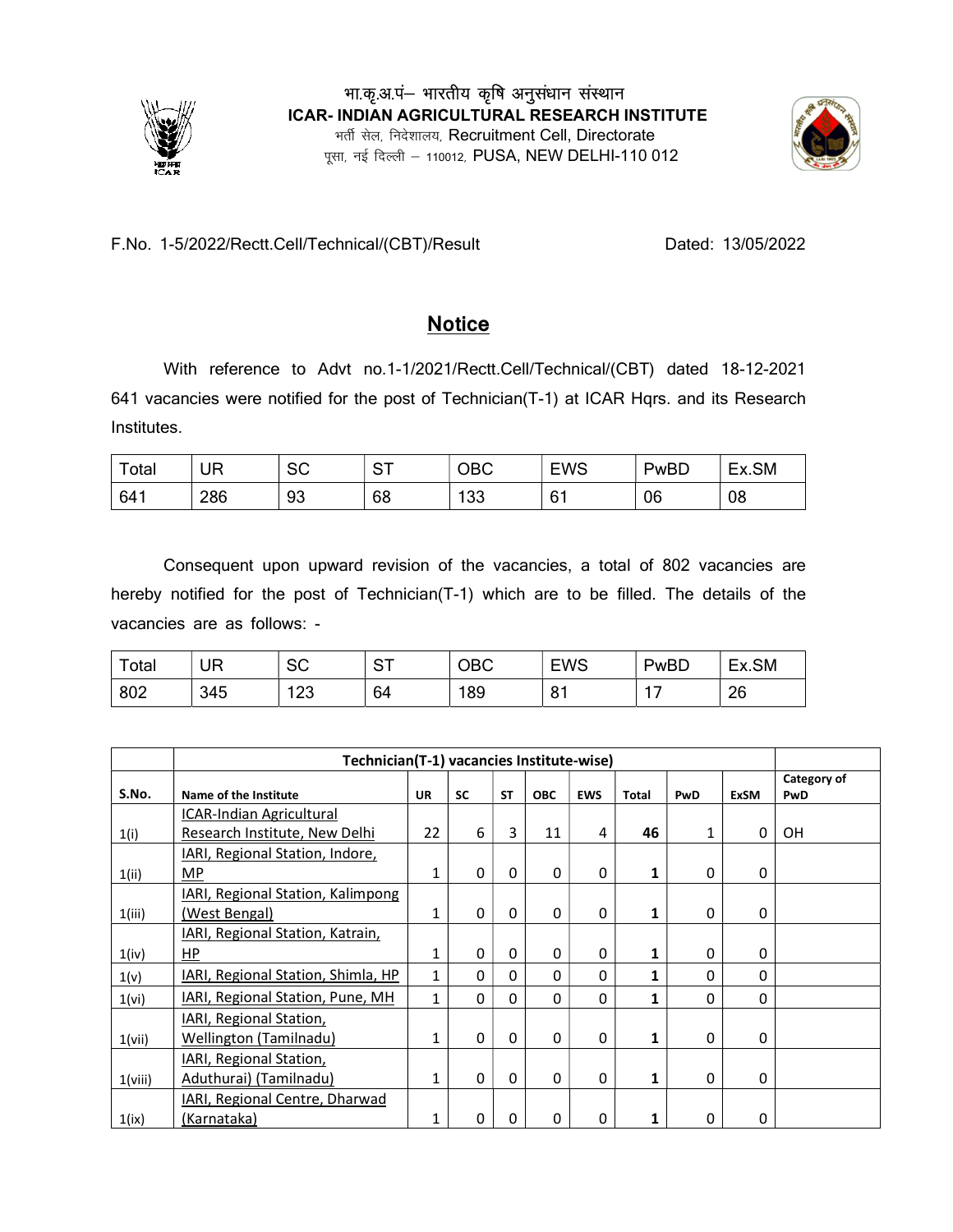| 1(x)   | IARI, Hazaribagh, Jharkhand              | 4              | $\mathbf{1}$   | $\overline{2}$      | $\overline{2}$      | $\mathbf{1}$   | 10                      | 0              | 0              |    |
|--------|------------------------------------------|----------------|----------------|---------------------|---------------------|----------------|-------------------------|----------------|----------------|----|
|        | ICAR-Indian Grassland and                |                |                |                     |                     |                |                         |                |                |    |
| 2(i)   | Fodder Research Institute, Jhansi        | 0              | $\overline{2}$ | $\Omega$            | 8                   | 4              | 14                      | 1              | 0              | HH |
|        | <b>IGFRI, Regional Station,</b>          |                |                |                     |                     |                |                         |                |                |    |
| 2(ii)  | Avikanagar                               | $\mathbf{1}$   | 0              | $\Omega$            | 0                   | $\Omega$       | 1                       | $\mathbf 0$    | 0              |    |
|        | ICAR-Indian Institute of                 |                |                |                     |                     |                |                         |                |                |    |
| 3      | Sugarcane Research, Lucknow              | 15             | 7              | 0                   | $\overline{7}$      | 0              | 29                      | 0              | 0              |    |
|        | ICAR-Indian Institute of Pulses          |                |                |                     |                     |                |                         |                |                |    |
| 4(i)   | Research, Kanpur                         | 3              | 0              | 0                   | $\mathbf{1}$        | 0              | 4                       | 0              | 0              |    |
| 4(ii)  | IIPR, RS, Bikaner, Rajashtan             | 0              | 0              | $\Omega$            | $\mathbf{1}$        | $\mathbf{1}$   | $\overline{2}$          | $\overline{0}$ | 0              |    |
| 4(iii) | IIPR, RC, Bhubaneshwar                   | $\mathbf{1}$   | 0              | 0                   | $\mathbf 0$         | 0              | 1                       | 0              | $\mathsf{O}$   |    |
|        | ICAR-Vivekananda Parvatiya               |                |                |                     |                     |                |                         |                |                |    |
|        | Krishi Anusandhan Sansthan,              |                |                |                     |                     |                |                         |                |                |    |
| 5      | Almora                                   | 6              | $\overline{2}$ | 0                   | $\mathbf{1}$        | 0              | 9                       | 0              | 0              |    |
|        | ICAR-Indian Institute of Seed            |                |                |                     |                     |                |                         |                |                |    |
| 6      | Science, Mau                             | $\overline{2}$ | 0              | 0                   | 0                   | 0              | $\overline{\mathbf{2}}$ | 0              | 0              |    |
|        | <b>ICAR-National Rice Research</b>       |                |                |                     |                     |                |                         |                |                |    |
| 7      | Institute, Cuttack                       | 6              | $\overline{2}$ | 11                  | $\overline{2}$      | 0              | 21                      | $\mathbf{1}$   | 0              | HH |
|        | ICAR - Directorate of Groundnut          |                |                |                     |                     |                |                         |                |                |    |
| 8      | Research, Junagadh                       | $\mathbf{1}$   | 0              | $\Omega$            | $\overline{2}$      | 0              | 3                       | 0              | 0              |    |
|        | <b>ICAR-Sugarcane Breeding</b>           |                |                |                     |                     |                |                         |                |                |    |
| 9      | Institute, Coimbatore                    | 5              | $\mathbf{1}$   | $\Omega$            | $\overline{2}$      | 0              | 8                       | 0              | 1              |    |
|        | <b>ICAR- Indian Institute of Millets</b> |                |                |                     |                     |                |                         |                |                |    |
| 10     | Research, Hyderabad                      | 6              | $\mathbf{1}$   | $\Omega$            | $\Omega$            | $\mathbf{1}$   | 8                       | 0              | 0              |    |
|        | ICAR- Indian Institute of Oilseeds       |                |                |                     |                     |                |                         |                |                |    |
| 11     | Research, Hyderabad                      | $\overline{2}$ | 1              | $\Omega$            | 3                   | $\overline{2}$ | 8                       | 0              | 0              |    |
|        | <b>ICAR-Central Research Institute</b>   |                |                |                     |                     |                |                         |                |                |    |
|        | for Jute and Allied Fibres,              |                |                |                     |                     |                |                         |                |                |    |
| 12     | <b>Barrackpore</b>                       | 11             | $\overline{4}$ | $\mathbf{1}$        | 5                   | $\overline{2}$ | 23                      | 0              | 0              |    |
|        | <b>ICAR-Central Institute For Cotton</b> |                |                |                     |                     |                |                         |                |                |    |
| 13     | Research, Nagpur                         | 3              | $\Omega$       | $\Omega$            | 0                   | $\Omega$       | 3                       | 0              | 0              |    |
|        | <b>ICAR-National Bureau of Plant</b>     |                |                |                     |                     |                |                         |                |                |    |
| 14     | Genetic Resources, New Delhi             | 6              | $\Omega$       | 0                   | $\overline{2}$      | 0              | 8                       | 0              | 0              |    |
|        | <b>ICAR-Indian Institute of Maize</b>    |                |                |                     |                     |                |                         |                |                |    |
| 15     | Research, Ludhiana                       | $\mathbf 0$    | $\mathbf{1}$   | $\mathsf{O}\xspace$ | $\mathbf{1}$        | $\mathbf 0$    | $\mathbf{2}$            | $\pmb{0}$      | $\pmb{0}$      |    |
|        | <b>ICAR-Central Tobacco Research</b>     |                |                |                     |                     |                |                         |                |                |    |
| 16     | Institute, Rajahmundry                   | 9              | $\overline{2}$ | 3                   | 3                   | $\overline{2}$ | 19                      | 1              | $\overline{2}$ | OH |
|        | ICAR-Indian Institute of Rice            |                |                |                     |                     |                |                         |                |                |    |
| 17     | Research, Hyderabad                      | 5              | $\mathbf{1}$   | 0                   | $\overline{2}$      | 0              | 8                       | 0              | 0              |    |
|        | ICAR - National Centre for               |                |                |                     |                     |                |                         |                |                |    |
|        | Integrated Pest Management,              |                |                |                     |                     |                |                         |                |                |    |
| 18     | New Delhi                                | $\mathbf 0$    | 0              | 0                   | $\mathbf{1}$        | 0              | $\mathbf{1}$            | 0              | 0              |    |
|        | ICAR-Indian Institute of Soybean         |                |                |                     |                     |                |                         |                |                |    |
| 19     | Research, Indore                         | $\mathbf{1}$   | 0              | $\mathbf 0$         | $\mathbf 0$         | 1              | $\overline{2}$          | $\pmb{0}$      | 0              |    |
|        | <b>ICAR-National Bureau of</b>           |                |                |                     |                     |                |                         |                |                |    |
|        | Agriculturally Important                 |                |                |                     |                     |                |                         |                |                |    |
| 20     | Microorganisms, Mau                      | $\pmb{0}$      | $\mathbf{1}$   | 0                   | $\mathsf{O}\xspace$ | 0              | 1                       | $\pmb{0}$      | 0              |    |
|        | ICAR- Indian Institute of Wheat          |                |                |                     |                     |                |                         |                |                |    |
| 21(i)  | and Barley Research, Karnal              | 3              | 0              | 0                   | $\overline{2}$      | $\mathbf{1}$   | 6                       | 0              | 0              |    |
| 21(ii) | IIWBR, Regional Station, Shimla          | $\mathbf 1$    | 0              | 0                   | $\mathbf 0$         | $\mathbf 0$    | $\mathbf{1}$            | $\pmb{0}$      | $\mathbf 0$    |    |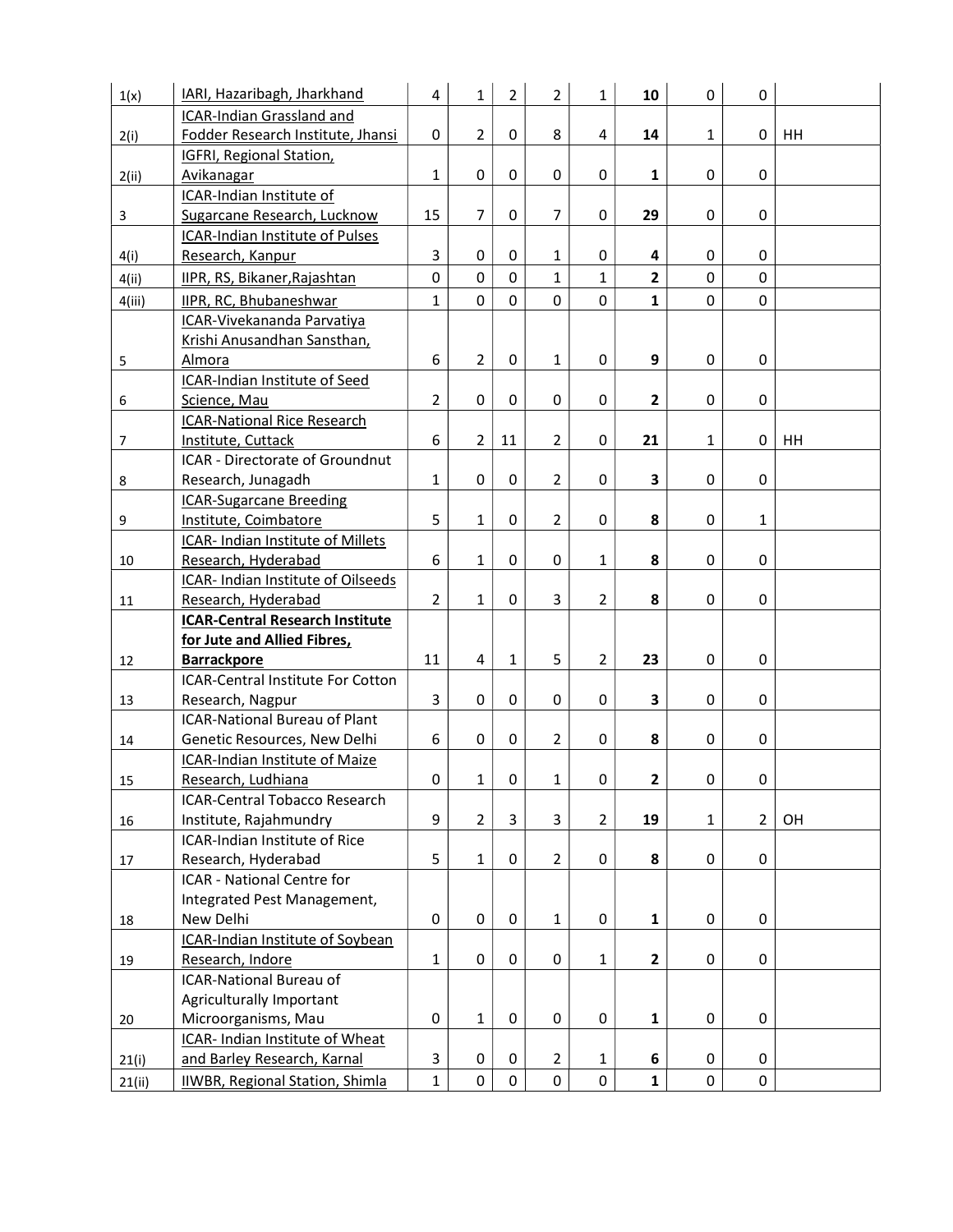|         | <b>ICAR-Central Sheep and Wool</b>                              |                |                |                |                         |              |                         |             |             |             |
|---------|-----------------------------------------------------------------|----------------|----------------|----------------|-------------------------|--------------|-------------------------|-------------|-------------|-------------|
|         | Research Institute, Avikanagar,                                 |                |                |                |                         |              |                         |             |             |             |
| 22      | Rajasthan                                                       | 3              | 5              | $\Omega$       | 6                       | $\mathbf{1}$ | 15                      | 0           | 0           |             |
|         | <b>ICAR-National Bureau of Animal</b>                           |                |                |                |                         |              |                         |             |             |             |
| 23      | Genetic Resources, Karnal                                       | $\mathbf{1}$   | 0              | $\Omega$       | $\mathbf{1}$            | 0            | 2                       | 0           | 0           |             |
|         | <b>ICAR-Directorate of Poultry</b>                              |                |                |                |                         |              |                         |             |             |             |
| 24      | Research, Hyderabad                                             | $\mathbf{1}$   | $\mathbf{1}$   | 0              | 0                       | 0            | $\mathbf{2}$            | 0           | 0           |             |
|         | ICAR-Central Institute for                                      |                |                |                |                         |              |                         |             |             |             |
|         | Research on Cattle, Meerut,                                     |                |                |                |                         |              |                         |             |             |             |
| 25      | <b>Uttar Pradesh</b>                                            | 0              | 0              | 0              | $\mathbf{1}$            | 0            | 1                       | 0           | 0           |             |
|         | ICAR-Indian Veterinary Research                                 |                |                |                |                         |              |                         |             |             | 01VH, 01OH, |
| 26(i)   | Institute, Izatnagar                                            | $\overline{7}$ | 18             | 0              | 31                      | 16           | 72                      | 3           | 4           | 01HH        |
| 26(ii)  | IVRI, RS, Palampur                                              | $\mathbf 1$    | $\mathbf 0$    | 0              | 0                       | 0            | $\mathbf{1}$            | $\mathbf 0$ | 0           |             |
| 26(iii) | IVRI, Mukteshwar                                                | 6              | $\mathbf{1}$   | $\Omega$       | $\mathbf 0$             | 1            | 8                       | $\mathbf 0$ | 3           |             |
|         | <b>ICAR-National Research Centre</b>                            |                |                |                |                         |              |                         |             |             |             |
| 27      | on Meat, Hyderabad                                              | $\mathbf 0$    | 0              | 0              | $\mathbf{1}$            | 0            | 1                       | 0           | 0           |             |
|         | ICAR-National Institute of High                                 |                |                |                |                         |              |                         |             |             |             |
| 28      | <b>Security Animal Diseases, Bhopal</b>                         | $\mathbf 0$    | $\mathbf{1}$   | 0              | $\mathbf{1}$            | 0            | $\mathbf{2}$            | 0           | 0           |             |
|         | <b>ICAR-National Dairy Research</b>                             |                |                |                |                         |              |                         |             |             |             |
| 29(i)   | Institute, Karnal                                               | 6              | 1              | 0              | $\mathbf{1}$            | 0            | 8                       | 1           | 0           | 01 HH/Deaf  |
| 29(ii)  | NDRI, SRS, Bengaluru                                            | $\overline{2}$ | $\mathbf 0$    | 0              | $\mathbf{1}$            | 0            | 3                       | $\mathbf 0$ | $\mathbf 0$ |             |
|         | NDRI, ERS, Kalyani                                              | $\mathbf{1}$   | $\mathbf 0$    | 0              | $\overline{0}$          | 0            | $\mathbf{1}$            | $\mathbf 0$ | 0           |             |
| 29(iii) |                                                                 |                |                |                |                         |              |                         |             |             |             |
|         | ICAR-Project Directorate on Foot<br>& Mouth Disease, Mukteshwar | $\mathbf{1}$   | $\mathbf{1}$   | 0              | 0                       | 0            | $\overline{\mathbf{c}}$ | 0           | 0           |             |
| 30      | <b>ICAR-National Research Centre</b>                            |                |                |                |                         |              |                         |             |             |             |
|         | on Camel, Bikaner                                               | $\mathbf{1}$   | 0              | 0              | $\mathbf{1}$            | 0            | $\mathbf{2}$            | 0           | 0           |             |
| 31      | <b>ICAR-Central Institute For</b>                               |                |                |                |                         |              |                         |             |             |             |
| 32      | Research On Buffaloes, Hisar                                    | $\overline{2}$ | $\overline{2}$ | 0              | $\overline{2}$          | 0            | 6                       | 0           | 0           |             |
|         | ICAR-Central Institute of                                       |                |                |                |                         |              |                         |             |             |             |
| 33(i)   | Temperate Horticulture, Srinagar                                | $\mathbf{1}$   | $\mathbf 0$    | $\mathbf 0$    | $\mathbf{1}$            | 0            | $\mathbf{2}$            | $\mathbf 0$ | 0           |             |
|         | CITH, RS,                                                       |                |                |                |                         |              |                         |             |             |             |
| 33(ii)  | Mukteshwar(Uttarakhand)                                         | $\mathbf{1}$   | 0              | 0              | 0                       | 0            | 1                       | 0           | 0           |             |
|         | ICAR-Central Island Agricultural                                |                |                |                |                         |              |                         |             |             |             |
| 34      | Research Institute, Port Blair                                  | 5              | $\pmb{0}$      | 0              | $\overline{\mathbf{4}}$ | 1            | 10                      | 0           | 0           |             |
|         | <b>ICAR-Directorate of Mushroom</b>                             |                |                |                |                         |              |                         |             |             |             |
| 35      | Research, Solan                                                 | $\mathbf{1}$   | 0              | $\Omega$       | $\Omega$                | 0            | $\mathbf{1}$            | 0           | 0           |             |
|         | ICAR-Indian Institute of                                        |                |                |                |                         |              |                         |             |             |             |
|         | Horticultural Research,                                         |                |                |                |                         |              |                         |             |             |             |
| 36      | Bengaluru                                                       | 15             | 6              | $\mathbf{1}$   | 6                       | 8            | 36                      | 0           | 0           |             |
| 36(i)   | IIHR, RS, Bhubanwswar                                           | $\mathbf{1}$   | $\mathbf 0$    | 0              | 0                       | 0            | $\mathbf{1}$            | $\mathbf 0$ | 0           |             |
|         |                                                                 |                |                |                |                         |              |                         |             |             |             |
| 36(ii)  | IIHR, RS, Chettalli                                             | $\overline{4}$ | $\mathbf 1$    | 0              | 0                       | 1            | 6                       | $\mathbf 0$ | 0           |             |
| 36(iii) | IIHR, RS, Hirahalli                                             | $\mathbf{1}$   | $\mathbf 0$    | 0              | 0                       | 0            | $\mathbf{1}$            | $\pmb{0}$   | 0           |             |
|         | ICAR-Indian Institute of Spices                                 |                |                |                |                         |              |                         |             |             |             |
| 37      | Research, Kozhikode                                             | $\mathbf{1}$   | 0              | 0              | $\mathbf{1}$            | 0            | $\overline{2}$          | 0           | 0           |             |
|         | Central Potato Research                                         |                |                |                |                         |              |                         |             |             |             |
| 38(i)   | Institute, Modipuram                                            | 0              | 0              | 0              | $\overline{2}$          | 0            | $\mathbf{2}$            | $\pmb{0}$   | 0           |             |
|         | Central Potato Research                                         |                |                |                |                         |              |                         |             |             |             |
| 38(ii)  | Institute, Patna                                                | 0              | $\mathbf{1}$   | 0              | 0                       | 0            | $\mathbf{1}$            | 0           | 0           |             |
|         | Central Potato Research                                         |                |                |                |                         |              |                         |             |             |             |
| 38(iii) | Institute, Shilong                                              | $\mathbf 0$    | 0              | $\overline{2}$ | 0                       | 0            | $\mathbf{2}$            | 0           | 0           |             |
|         | Central Potato Research                                         |                |                |                |                         |              |                         |             |             |             |
| 38(iv)  | Institute, Ooty                                                 | 0              | $\mathbf{1}$   | $\pmb{0}$      | 0                       | 0            | $\mathbf{1}$            | 0           | 0           |             |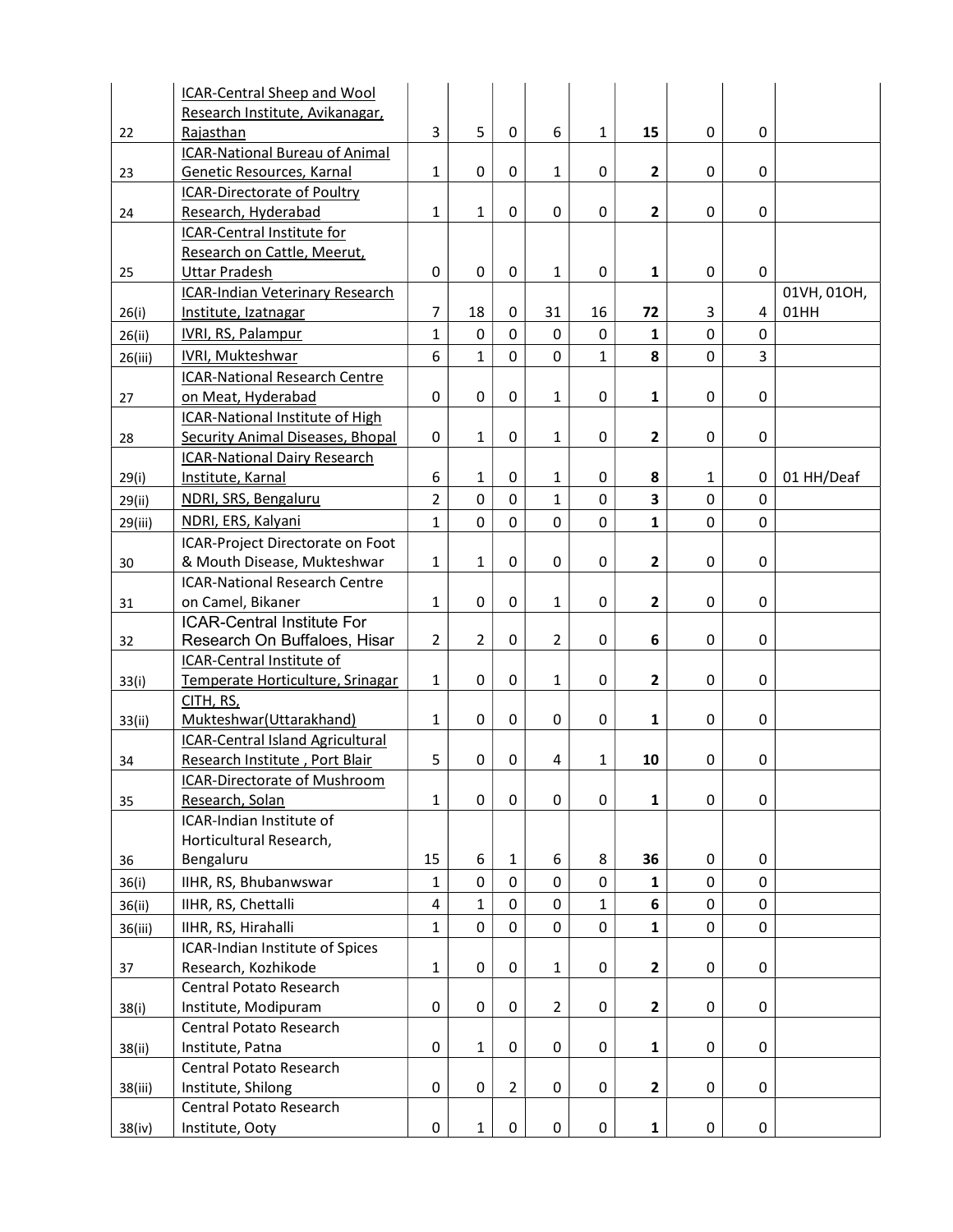|         | <b>Central Potato Research</b>                       |                |                |                |                |                |                |              |                |    |
|---------|------------------------------------------------------|----------------|----------------|----------------|----------------|----------------|----------------|--------------|----------------|----|
| 38(v)   | Institute, Jalandhar                                 | 0              | $\mathbf 1$    | 0              | 0              | 0              | 1              | 0            | 0              |    |
|         | <b>ICAR-Directorate of Cashew</b>                    |                |                |                |                |                |                |              |                |    |
| 39      | Research, Puttur                                     | $\mathbf{1}$   | $\mathbf 0$    | 0              | $\mathbf{1}$   | $\Omega$       | $\mathbf{2}$   | 0            | 0              |    |
|         | ICAR-Central Institute for Arid                      |                |                |                |                |                |                |              |                |    |
| 40      | Horticulture, Bikaner                                | $\mathbf{1}$   | $\mathbf 0$    | 0              | 0              | $\Omega$       | $\mathbf{1}$   | 0            | 0              |    |
|         | <b>ICAR-National Research Centre</b>                 |                |                |                |                |                |                |              |                |    |
| 41      | on Litchi, Muzaffarpur                               | $\mathbf{1}$   | $\pmb{0}$      | 0              | 0              | 0              | 1              | 0            | 0              |    |
|         | <b>ICAR-Central Plantation Crops</b>                 |                |                |                |                |                |                |              |                |    |
| 42      | Research Institute, Kasargod                         | 6              | 3              | $\mathbf{1}$   | 3              | $\mathbf{1}$   | 14             | $\mathbf{1}$ | $\overline{2}$ | OH |
|         | <b>ICAR-CENTRAL TUBER CROPS</b>                      |                |                |                |                |                |                |              |                |    |
|         | RESEARCH INSTITUTE,                                  |                |                |                |                |                |                |              |                |    |
| 43(i)   | Thiruvanthapuram, Kerala                             | $\overline{2}$ | $\mathbf 0$    | 0              | 0              | $\mathbf 0$    | $\mathbf{2}$   | 0            | 0              |    |
| 43(ii)  | CTCRI, RS, Bhubaneswar                               | $\mathbf{1}$   | $\overline{0}$ | 0              | $\mathbf{1}$   | 0              | $\overline{2}$ | $\mathbf 0$  | $\overline{0}$ |    |
|         | <b>ICAR-Central Coastal Agricultural</b>             |                |                |                |                |                |                |              |                |    |
|         | Research Institute, Ela, Old Goa,                    |                |                |                |                |                |                |              |                |    |
| 44      | Goa                                                  | $\mathbf{1}$   | 0              | 0              | $\mathbf{1}$   | 0              | $\mathbf{2}$   | 0            | 0              |    |
|         | ICAR-Central Institute for                           |                |                |                |                |                |                |              |                |    |
|         | Subtropical Horticulture,                            |                |                |                |                |                |                |              |                |    |
| 45      | Lucknow                                              | $\mathbf{1}$   | $\overline{2}$ | 0              | $\mathbf{1}$   | 0              | 4              | 0            | 0              |    |
|         | ICAR-Indian Institute Of Oil Palm                    |                |                |                | $\overline{2}$ |                |                |              |                |    |
| 46      | Research, Pedavegi                                   | $\mathbf 0$    | 0              | 0              |                | 0              | 2              | 0            | 0              |    |
|         | <b>ICAR-Central Citrus Research</b>                  | $\mathbf{1}$   | 0              | 0              | 0              | 0              | $\mathbf{1}$   | 0            | 0              |    |
| 47      | Institute, Nagpur<br><b>ICAR-Indian Institute of</b> |                |                |                |                |                |                |              |                |    |
| 48      | Vegetable Research, Varanasi                         | $\mathbf 0$    | 0              | 0              | $\mathbf{1}$   | $\mathbf 0$    | $\mathbf{1}$   | 0            | 0              |    |
|         | ICAR-Indian Institute of Soil                        |                |                |                |                |                |                |              |                |    |
| 49      | Sciences, Bhopal                                     | 0              | 1              | 0              | $\mathbf{1}$   | 0              | $\mathbf{2}$   | 0            | 0              |    |
|         | <b>ICAR RESEARCH COMPLEX FOR</b>                     |                |                |                |                |                |                |              |                |    |
| 50(i)   | EASTERN REGION, RC, Ranchi                           | 3              | $\overline{2}$ | 4              | $\overline{2}$ | 0              | 11             | $\pmb{0}$    | 0              |    |
|         | <b>ICAR RESEARCH COMPLEX FOR</b>                     |                |                |                |                |                |                |              |                |    |
| 50(ii)  | EASTERN REGION, RC, Darbhanga                        | $\mathbf 0$    | $\mathbf{1}$   | 0              | 0              | 0              | $\mathbf{1}$   | 0            | 0              |    |
|         | ICAR - Mahatma Gandhi                                |                |                |                |                |                |                |              |                |    |
|         | <b>Integrated Farming Research</b>                   |                |                |                |                |                |                |              |                |    |
| 51      | Institute, Motihari                                  | 1              | 0              | 0              | 0              | 0              | 1              | 0            | 0              |    |
|         | <b>ICAR-Directorate of Weed</b>                      |                |                |                |                |                |                |              |                |    |
| 52      | Research, Jabalpur                                   | 0              | 0              | 0              | $\mathbf{1}$   | 0              | $\mathbf{1}$   | 0            | 0              |    |
|         | <b>ICAR-Central Soil Salinity</b>                    |                |                |                |                |                |                |              |                |    |
| 53(i)   | Research Institute, Karnal                           | 9              | $\overline{2}$ | 0              | $\mathbf{1}$   | 0              | 12             | 0            | 0              |    |
| 53(ii)  | <b>CSSRI, RRS, canning Town</b>                      | $\overline{2}$ | $\mathbf 0$    | 0              | $\mathbf 0$    | 0              | $\mathbf{2}$   | $\pmb{0}$    | 0              |    |
| 53(iii) | CSSRI, RRS, Lucknow                                  | 1              | $\mathbf 0$    | 0              | $\mathbf{1}$   | 0              | $\overline{2}$ | $\mathbf 0$  | 0              |    |
|         | ICAR-Central Arid Zone Research                      |                |                |                |                |                |                |              |                |    |
| 54(i)   | Institute, Jodhpur                                   | $\overline{2}$ | $\overline{2}$ | $\mathbf{1}$   | 4              | $\overline{2}$ | 11             | 0            | 0              |    |
| 54(ii)  | CAZRI, RS, Pali                                      | $\mathbf 0$    | 2              | $\mathbf{1}$   | $\overline{2}$ | $\Omega$       | 5              | 0            | 0              |    |
| 54(iii) | CAZRI, RS, Bikaner                                   | $\mathbf 0$    | $\overline{2}$ | $\mathbf{1}$   | $\overline{2}$ | 0              | 5              | $\mathbf 0$  | 0              |    |
| 54(iv)  | CAZRI, RS, Jaisalmer                                 | $\mathbf 0$    | $\overline{2}$ | 0              | $\overline{2}$ | 1              | 5              | $\pmb{0}$    | 0              |    |
| 54(v)   | CAZRI, RS, Kukma, Bhuj                               | $\pmb{0}$      | $\overline{2}$ | $\mathbf{1}$   | $\overline{2}$ | 0              | 5              | $\pmb{0}$    | 0              |    |
| 54(vi)  | CAZRI, RS, Leh                                       | $\mathbf 0$    | $\mathbf 0$    | $\overline{2}$ | 0              | 0              | $\overline{2}$ | $\mathbf 0$  | 0              |    |
|         | ICAR-Indian Institute of Soil and                    |                |                |                |                |                |                |              |                |    |
| 55(i)   | Water Conservation, Dehradun                         | 0              | 0              | 0              | $\mathbf{1}$   | 1              | 2              | 0            | 1              |    |
| 55(ii)  | IIS&WC, RS, Agra                                     | $\mathbf{1}$   | $\pmb{0}$      | $\mathbf 0$    | 0              | 0              | $\mathbf{1}$   | $\pmb{0}$    | $\mathbf{1}$   |    |
| 55(iii) | IIS&WC, RS, Udhagamanadalam                          | $\mathbf{1}$   | $\pmb{0}$      | 0              | $\mathbf 0$    | 0              | $\mathbf{1}$   | $\pmb{0}$    | $\mathbf{1}$   |    |
|         |                                                      |                |                |                |                |                |                |              |                |    |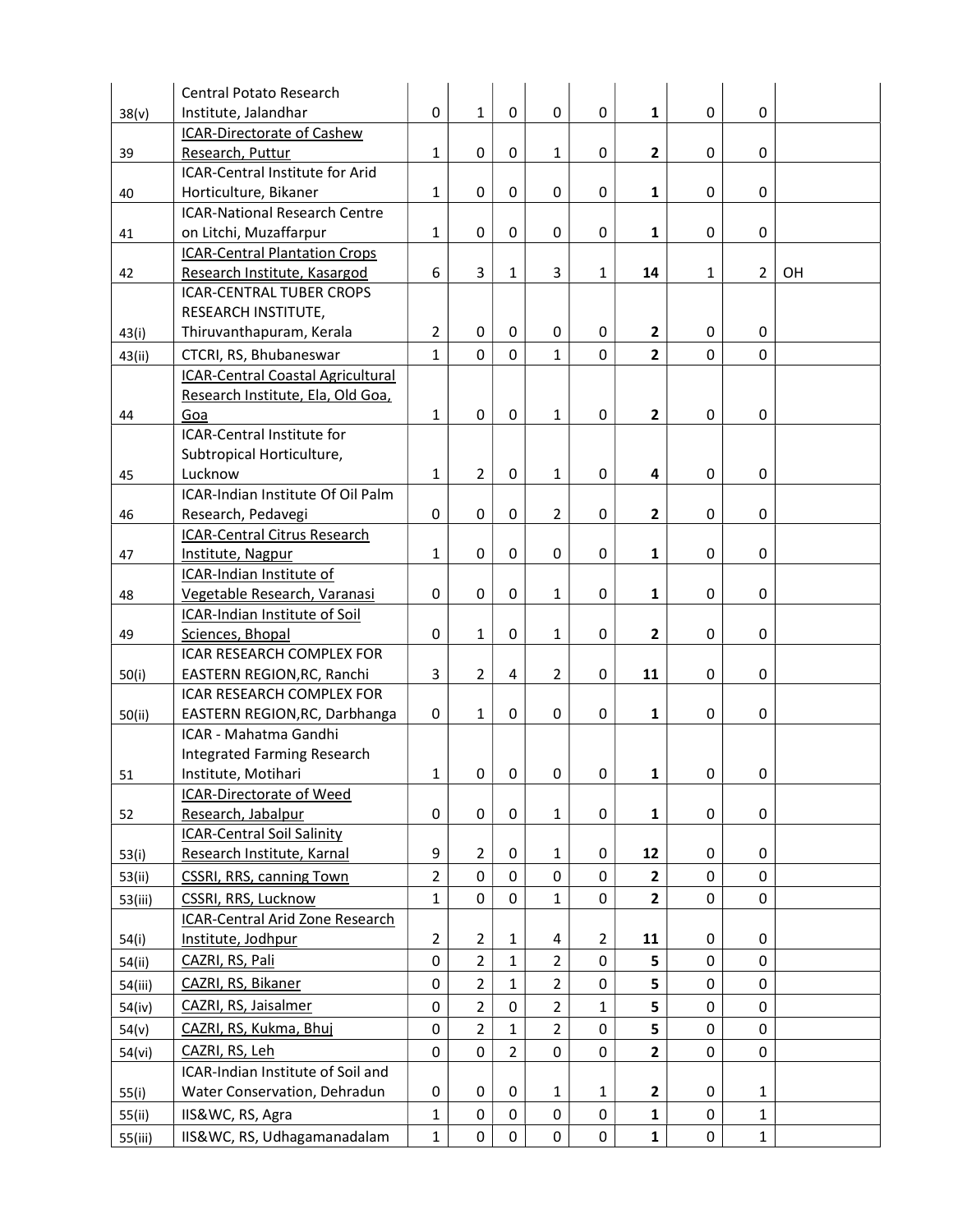|          | ICAR- Research complex for                                              |                |                |                |                |                |                         |              |              |              |
|----------|-------------------------------------------------------------------------|----------------|----------------|----------------|----------------|----------------|-------------------------|--------------|--------------|--------------|
|          | North-East Hill Region, Umiam,                                          |                |                |                |                |                |                         |              |              | 01VH, 01OH   |
| 56       | Meghalaya                                                               | 44             | $\overline{2}$ | 19             | 0              | 13             | 78                      | 4            | 6            | ,01HH, 01Oth |
|          | <b>ICAR-National Bureau of Soil</b>                                     |                |                |                |                |                |                         |              |              |              |
|          | Survey and Land Use Planning,                                           |                |                |                |                |                |                         |              |              |              |
| 57(i)    | <b>Nagpur</b>                                                           | $\overline{2}$ | $\mathbf{1}$   | 1              | 4              | 0              | 8                       | 0            | 0            |              |
| 57(ii)   | NBSS&LUP, RC, Bangalore                                                 | 1              | $\mathbf 1$    | $\mathbf 0$    | $\overline{2}$ | $\mathbf{1}$   | 5                       | 0            | 0            |              |
| 57(iii)  | NBSS&LUP, RC, kolkata                                                   | 0              | 1              | $\mathbf 0$    | $\overline{3}$ | $\mathbf{1}$   | 5                       | 0            | 0            |              |
| 57(iv)   | NBSS&LUP, RC, Jorhat                                                    | 0              | 0              | $\overline{0}$ | $\mathbf{1}$   | $\mathbf 1$    | $\overline{2}$          | 0            | 0            |              |
| 57(v)    | NBSS&LUP, RC, New Delhi                                                 | 0              | $\mathbf{1}$   | $\mathbf{1}$   | $\mathbf{1}$   | 0              | $\overline{\mathbf{3}}$ | 0            | 0            |              |
|          | ICAR- Central Agroforestry                                              |                |                |                |                |                |                         |              |              |              |
| 58       | Research Institute, Jhansi                                              | $\mathbf{1}$   | 0              | 0              | 0              | 0              | $\mathbf 1$             | 0            | 0            |              |
|          | ICAR- Indian Institute of Water                                         |                |                |                |                |                |                         |              |              |              |
| 59       | Management, Bhubaneshwar                                                | $\mathbf 0$    | 0              | $\mathbf 0$    | 0              | $\mathbf{1}$   | $\mathbf{1}$            | 0            | 0            |              |
|          | ICAR-Central Research Institute                                         |                |                |                |                |                |                         |              |              |              |
|          | of Dryland Agriculture,                                                 |                |                |                |                |                |                         |              |              |              |
| 60       | Hyderabad                                                               | 3              | $\overline{2}$ | $\Omega$       | 0              | $\mathbf{1}$   | 6                       | 0            | 0            |              |
|          | <b>ICAR-Central Institute</b>                                           |                |                |                |                |                |                         |              |              |              |
|          | Brackishwater Aquaculture,                                              |                |                |                |                |                |                         |              |              |              |
| 61       | Chennai                                                                 | 1              | 0              | $\Omega$       | 0              | $\pmb{0}$      | $\mathbf{1}$            | 0            | 0            |              |
|          | ICAR-Central Institute of                                               |                |                |                |                |                |                         |              |              |              |
| 62       | <b>Fisheries Technology, Cochin</b>                                     | 1              | 1              | 0              | 0              | 0              | $\overline{\mathbf{c}}$ | 0            | 0            |              |
|          | ICAR-Central Institute Of                                               |                |                |                |                |                |                         |              |              |              |
|          | Freshwater Aquaculture,                                                 |                |                |                |                |                |                         |              |              |              |
| 63       | Bhubaneshwar                                                            | 0              | $\mathbf{1}$   | $\mathbf{1}$   | $\mathbf{1}$   | $\mathbf{1}$   | 4                       | 0            | 0            |              |
|          | <b>ICAR-Central Inland Fisheries</b><br>Research Institute, Barrackpore | 9              | $\overline{2}$ | $\mathbf{1}$   | $\overline{4}$ | $\overline{2}$ | 18                      | $\mathbf{1}$ | 0            | 01OH         |
| 64       | ICAR-Central Institute of                                               |                |                |                |                |                |                         |              |              |              |
| 65(i)    | Fisheries Education, Mumbai                                             | 4              | 1              | 0              | 3              | $\mathbf{1}$   | 9                       | 0            | 0            |              |
|          | CIFE, Kolkata Centre                                                    | $\mathbf{1}$   | 0              | $\mathsf 0$    | $\mathbf{1}$   | 0              | $\overline{\mathbf{2}}$ | 0            | 0            |              |
| 65(ii)   |                                                                         | $\mathbf{1}$   | $\mathbf{1}$   | $\overline{0}$ | 0              | 0              | $\overline{2}$          | 0            | 0            |              |
| 65(iii)  | CIFE, Kakinada Centre                                                   |                |                |                |                |                |                         |              |              |              |
| 65(iv)   | CIFE, Powarkheda Centre                                                 | 0              | 0              | $\mathbf{1}$   | 0              | 0              | $\mathbf{1}$            | 0            | 0            |              |
|          | <b>ICAR-Central Marine Fisheries</b>                                    | $\overline{2}$ | 0              |                | $\mathbf{1}$   |                | 4                       | 0            |              |              |
| 66(i)    | Research Institute, RS, Veraval                                         |                |                | 1              |                | 0              |                         |              | $\mathbf{1}$ |              |
| 66(ii)   | CMFRI, RS, Mumbai                                                       | 2              | 1              | 0              | 0              | 0              | 3                       | 0            | $\mathbf{1}$ |              |
| 66(iii)  | CMFRI, RS, Karwar                                                       | 1              | 0              | 0              | $\mathbf{1}$   | $\mathbf{1}$   | 3                       | 0            | $\mathbf{1}$ |              |
| 66(iv)   | CMFRI, RS, Chennai                                                      | $\mathbf{1}$   | 0              | 0              | $\mathbf{1}$   | 0              | $\overline{\mathbf{2}}$ | 1            | 0            | VH           |
| 66(v)    | CMFRI, RS, Digha                                                        | $\overline{2}$ | $\mathbf{1}$   | $\mathbf 0$    | $\mathbf{1}$   | 0              | $\overline{\mathbf{4}}$ | 0            | $\mathbf{1}$ |              |
| 66(vi)   | CMFRI, RC, Mandapam                                                     | $\overline{2}$ | $\overline{2}$ | 0              | $\mathbf{1}$   | 0              | 5                       | 1            | $\mathbf{1}$ | OH           |
| 66(vii)  | CMFRI, RC, Visakhapatnam                                                | $\overline{2}$ | 0              | $\mathbf 0$    | $\mathbf{1}$   | 0              | 3                       | $\mathbf{1}$ | $\mathbf 0$  | HH           |
| 66(viii) | CMFRI, RC, Mangalore                                                    | $\overline{2}$ | 0              | $\mathbf{1}$   | 0              | 0              | 3                       | 0            | 0            |              |
|          | CMFRI, Field Centre, Pattukottai                                        | 0              | $\mathbf{1}$   | 0              | 0              | 0              | $\mathbf{1}$            | 0            | 0            |              |
| 66(ix)   |                                                                         |                |                |                |                |                |                         |              |              |              |
|          |                                                                         |                |                |                |                |                |                         |              |              |              |
|          | CMFRI, Field Centre,                                                    |                |                |                |                |                |                         |              |              |              |
| 66(x)    | Nagapattinam, Mandapam                                                  | 0              | 1              | 0              | 0              | 0              | $\mathbf{1}$            | 0            | 0            |              |
| 66(xi)   | CMFRI, Field Centre, Srikakulam                                         | $\mathbf{1}$   | 0              | 0              | $\mathbf{1}$   | 0              | $\overline{\mathbf{2}}$ | 0            | 0            |              |
|          | CMFRI, Field Centre, Narasapur,                                         |                |                |                |                |                |                         |              |              |              |
| 66(xii)  | <b>Visakhapatnam</b>                                                    | 1              | 0              | 0              | 0              | 0              | $\mathbf{1}$            | 0            | 0            |              |
| 66(xiii) | CMFRI, Field Centre, Puri, Odisha                                       | $\overline{2}$ | $\mathbf{1}$   | $\mathbf 0$    | $\mathbf{1}$   | $\mathbf{1}$   | 5                       | 0            | 0            |              |
| 66(xiv)  | CMFRI, Field Centre, Bhatkal,<br>Mangalore                              | $\overline{2}$ | 0              | 0              | 0              | 0              | $\mathbf{2}$            | 0            | 0            |              |